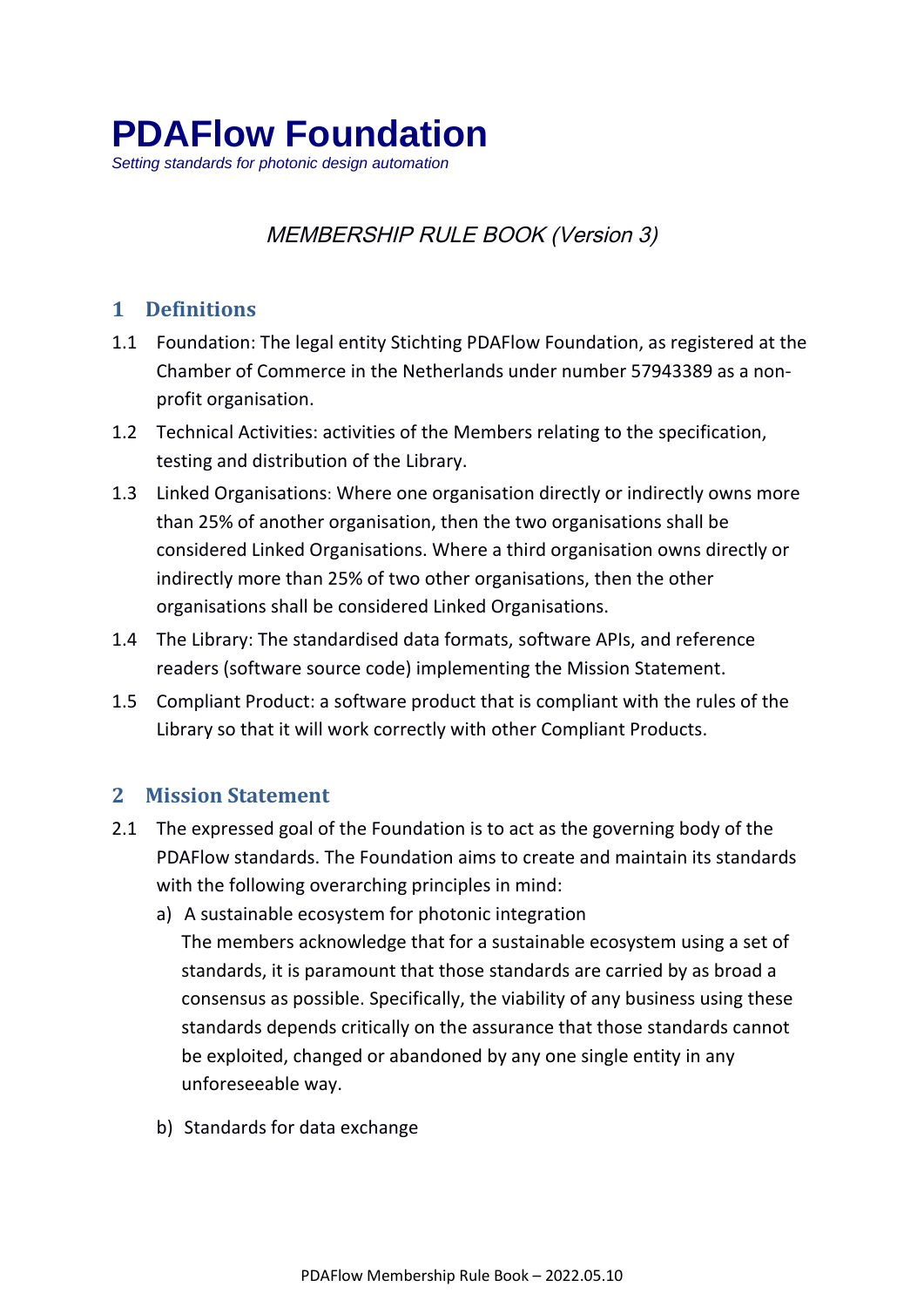The members expressively believe that the challenges of photonic integration can only be met by collaboration between a variety of partners, including but not limited to foundries, software developers, circuits designers and equipment manufacturers. Thus, transparent standards to exchange data seemingly between the partners are needed.

#### **3 Members**

- 3.1 The Foundation is open for membership to any party provided:
	- a) that the party agrees to and abides by the terms of the Membership Agreement;
	- b) that the party pays the Membership Fee, which is  $\epsilon$  300,-- per year for academic organizations,  $\epsilon$  600,-- per year for SMEs, and  $\epsilon$  1.200,-- per year for larger commercial organizations;
	- c) the Board does not veto the Membership, and;
	- d) the party makes reasonable effort to support the activities of the Foundation by appointing a responsible technical contact, actively participating in discussions and reviewing the activities of the Foundation.
- 3.2 The Board may veto an application to Membership or a Membership renewal if:
	- a) the Board votes unanimously to do so in a Board meeting, and;
	- b) the Board has genuine grounds to believe that the Membership will not be in the best interests of the stated goals of the Foundation.
	- c) The Board has one month from submission of a Membership Application to veto the Membership.
	- d) Prior to that date Membership is provisional. In the event of a veto, any Fees already paid shall be returned in full.
- 3.3 Members will pay their own expenses that may arise from the Membership.
- 3.4 By signing the Membership Form, a member is bound by this Agreement: The PDAFlow Foundation Rule Book.
- 3.5 Any proposed changes to the Agreement shall be notified to all Members. If a Member does not agree to the changes he may submit his resignation from the Foundation any time within 60 days from the notification, effective 60 days from the notification of changes.
- 3.6 If a Member breaches the terms of the Membership Agreement, the Board may revoke the Membership by majority vote at a Board meeting. In this case, Membership Fees will be refunded on a pro-rata basis for full months remaining. No member shall have his/her membership revoked unless: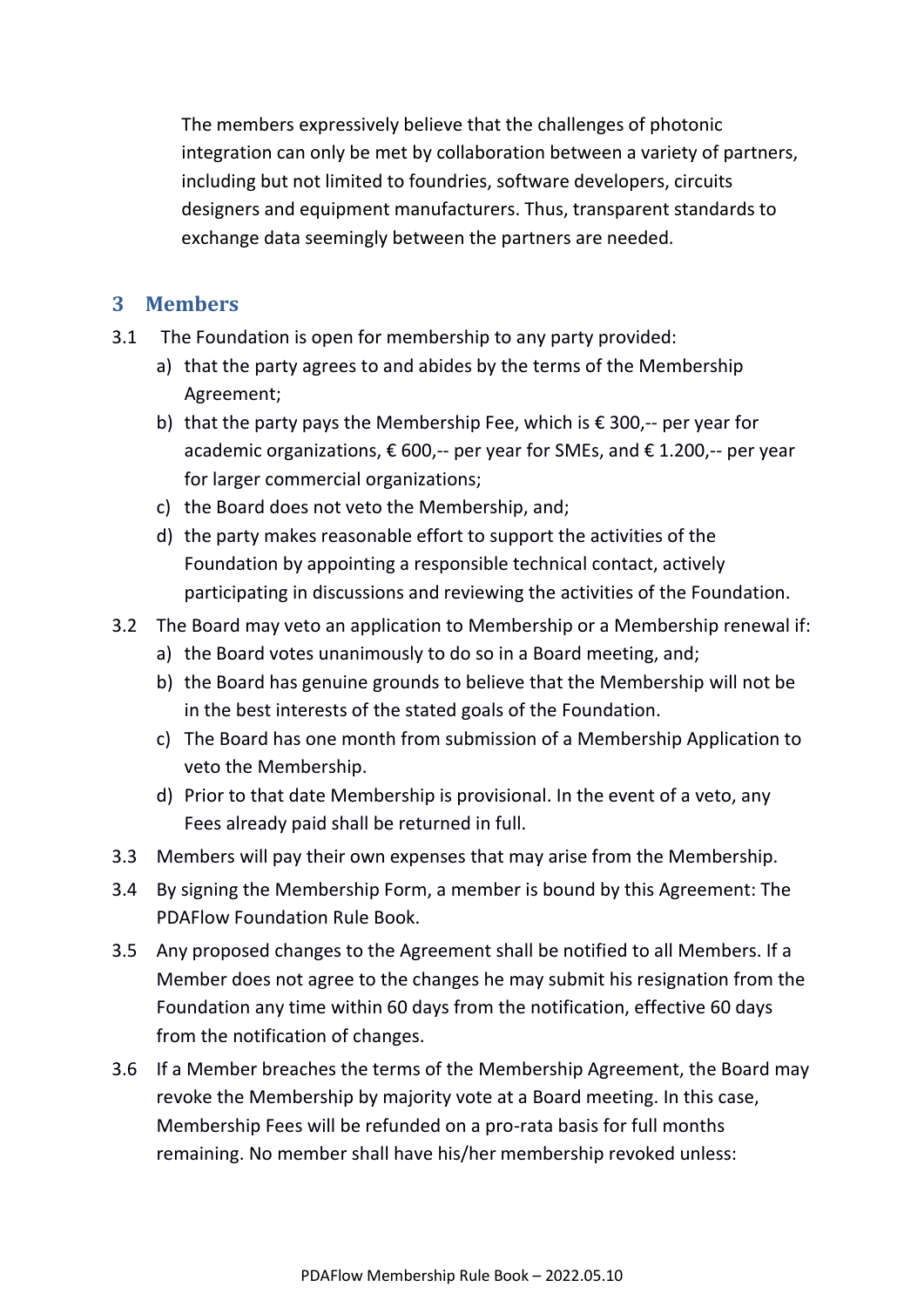- a) the Member has been given 30 days written notice of the proposed revocation of Membership including the reasons.
- b) Member has been given the opportunity to answer the concerns of the Board, not less than 7 days before proposed revocation.
- 3.7 Members can end their membership by sending a letter to the Foundation. The Board will respond in writing to accept the termination within 10 working days. The termination will be immediate effective after this confirmation. No refund of the Membership fee will be due.
- 3.8 Members may attend Technical Committee meetings.
- 3.9 Non-academic Members have the right to distribute and sub-license the developed PDAFlow API as described in Article 8.

## **4 TECHNICAL COMMITTEE**

- 4.1 The Technical Committee is responsible for supervising the Technical Activities.
- 4.2 There shall be 8 Technical Committee Members ("TC Members").
- 4.3 The TC Members shall be elected according to Article 5.
- 4.4 The Technical Committee may convene meetings ("TC Meetings") as required to make formal decisions relating to the Technical Activities.
	- a) an agenda shall be distributed to all Members at least 5 (five) working days in advance.
	- b) a meeting shall require at least half of the TC Members to be present to be quorate.
	- c) decisions shall be made by majority vote of TC Members present.
	- d) all Members are invited to attend TC Meetings. Members shall be given adequate opportunity to present their views at a meeting.
- 4.5 In the event of a hung vote on the Technical Committee, the decision shall pass to the Board.
- 4.6 Any Member may propose an item for a meeting Agenda but it must be supported by at least one TC Member.
- 4.7 Meetings shall be held by phone or an Internet conferencing service unless the Technical Committee agrees by unanimous decision to hold a physical meeting.
- 4.8 Technical Committee Meetings shall be chaired by a Board member, rotating to a different Board member at each meeting.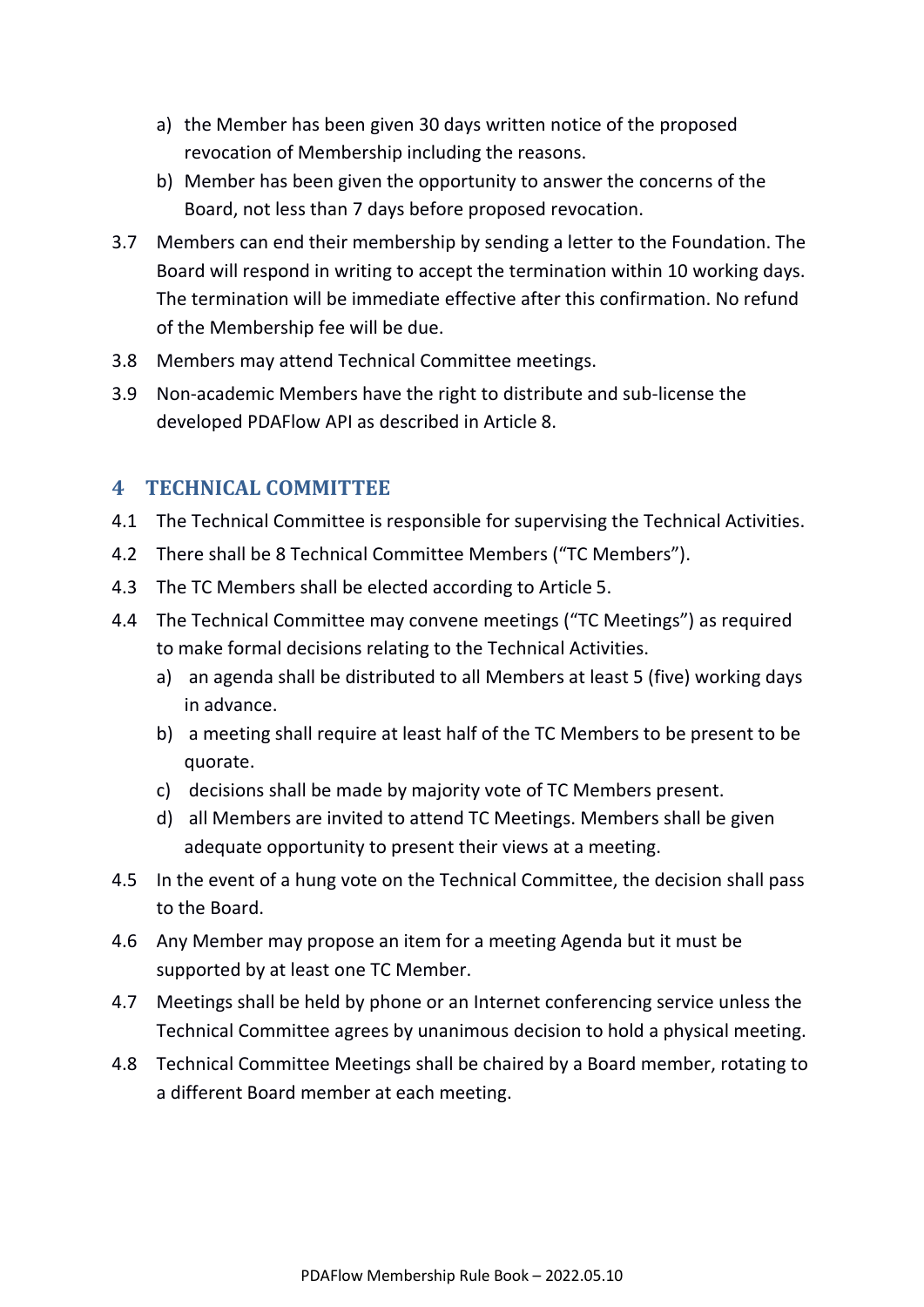4.9 All decisions of the Technical Committee shall be transcribed by a secretary nominated by the meeting chair, securely archived, and made available to all Members within 7 (seven) days of the meeting. If no TC Member objects to the transcription within 14 days of the meeting it is deemed accepted. Otherwise, it shall be placed back on the agenda of the next Technical Committee meeting.

### **5 ELECTION OF TECHNICAL COMMITTEE MEMBERS**

- 5.1 When there is a vacancy for a TC Member, the Board shall inform all Members one calendar month ahead of the election date.
- 5.2 Any Member may propose an employee of the organization for election to the Technical Committee by submitting the name to the Board at least two weeks before the election date.
- 5.3 The proposed employee must hold a position of responsibility within his organization for PDK specification/development/operation, or have at least 3 (three) years' experience in working in this field.
- 5.4 Each organization may have maximum of one person on the Technical Committee. For the purpose of this clause, Linked Organizations shall be considered as one organization.
- 5.5 The term of office of an elected TC Member shall be 1 (one) year.
- 5.6 Election of TC Members shall be on the basis of 1 (one) Member 1 (one) vote.

#### **6 THE BOARD**

- 6.1 The Board is governed by the Statutes of the Foundation and registered at the Netherlands Chamber of Commerce. Where there is conflict between the Statutes and this Agreement, the Statutes shall prevail.
- 6.2 Board Members shall not receive any remuneration for their time given to the Foundation.
- 6.3 Board Members may receive reimbursement for actual expenditures related to the attendance at (Board) meetings and other expenditures necessary for the efficient running of the Foundation. The Board reserves the right to refuse reimbursement where expenditure was not necessary or was profligate, for example a first-class airfare. Expenditure over € 250,-- shall require prior approval of the Board.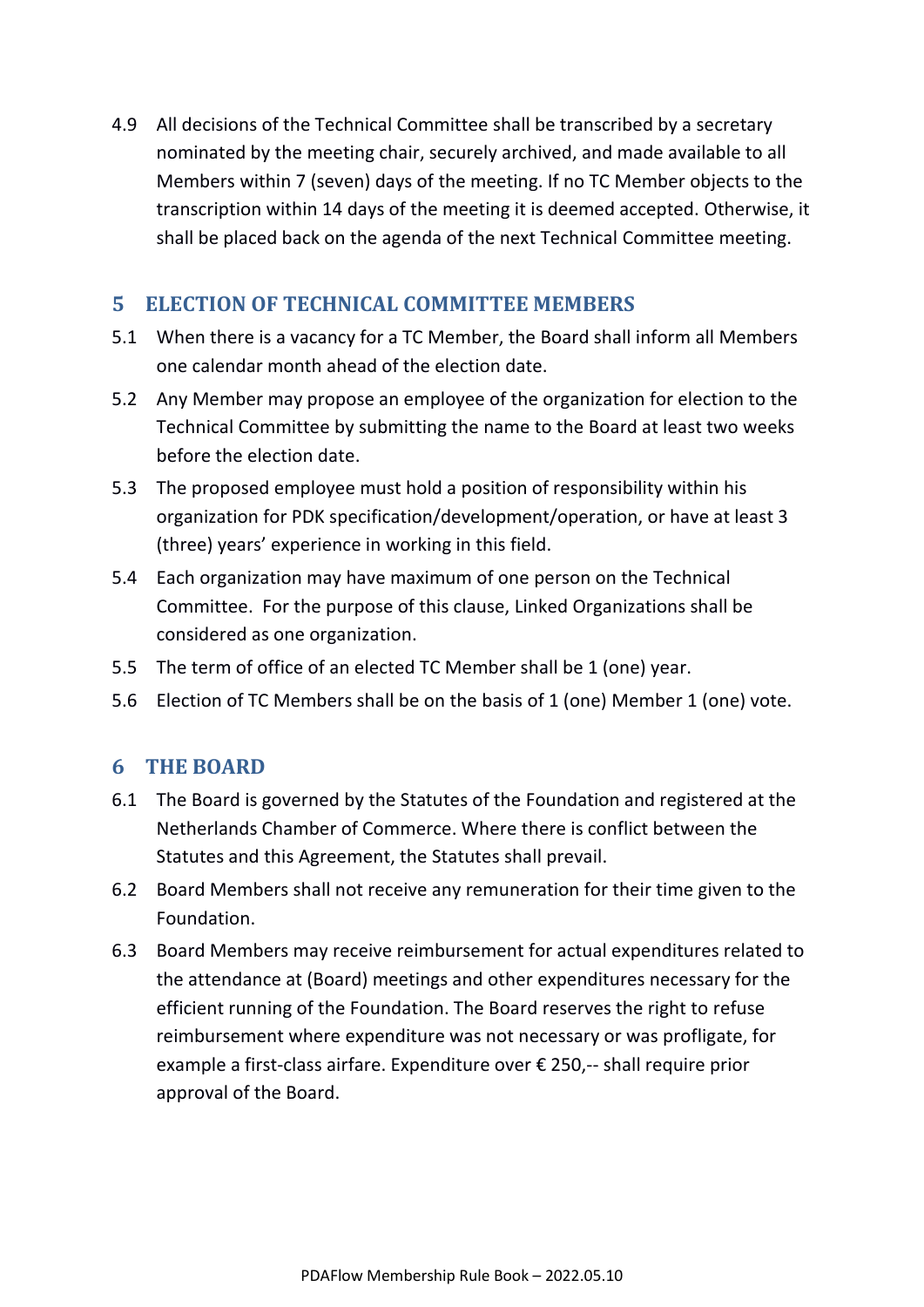## **7 TECHNICAL ACTIVITIES AND MEMBER CONTRIBUTIONS**

- 7.1 It is the ambition of the Foundation to stimulate all Members to make contributions to the development of the Library and to improve the Library and further its usefulness.
- 7.2 Where a member makes a contribution to the Technical Committee, that Member shall grant the Foundation and its members a non-exclusive, worldwide, royalty-free right to use that contribution without restriction.
- 7.3 Members who contribute to the Technical Committee, grant the Foundation a non-exclusive, worldwide, royalty free right to include the contribution into the Library and to distribute it without restriction.
- 7.4 Members shall always act professionally and to the best of their ability in providing contributions to the Technical Committee.

### **8 USE, DISTRIBUTION, IP, WARRANTIES AND LIABILITY**

- 8.1 Anyone may use the Library including for commercial purposes, provided:
	- a) that the use will not be to the net detriment of the Foundation's aims as set out in its Mission Statement.
	- b) That the use is in compliance with the local laws of the user.
	- c) That if a tool using the Library is distributed to any  $3^{rd}$  party, then the tool is a Compliant Product.
	- d) If two or more Members submit an objection to a particular use of the Library, the Board will make a ruling on this objection. This ruling can be appealed by request of at least 20% of the Membership and in this case the objection shall go to a vote of the whole Membership. A simple majority of this vote will be final.
- 8.2 The Foundation provides the Library on an "AS IS" basis. The Foundation shall not be liable for the correctness or the usefulness of the Library.
- 8.3 The Foundation is not liable for any form of loss or damage resulting from use of the Library, including any consequential damages in any form whatsoever or any compensation for any indirect or consequential loss or any loss due to a loss of profits.
- 8.4 Members may make use of the PDAFlow trademark and logo when marketing Compliant Products. For the avoidance of doubt, the PDAFlow trademark and logo may not be used in association with products that are not Compliant Products.